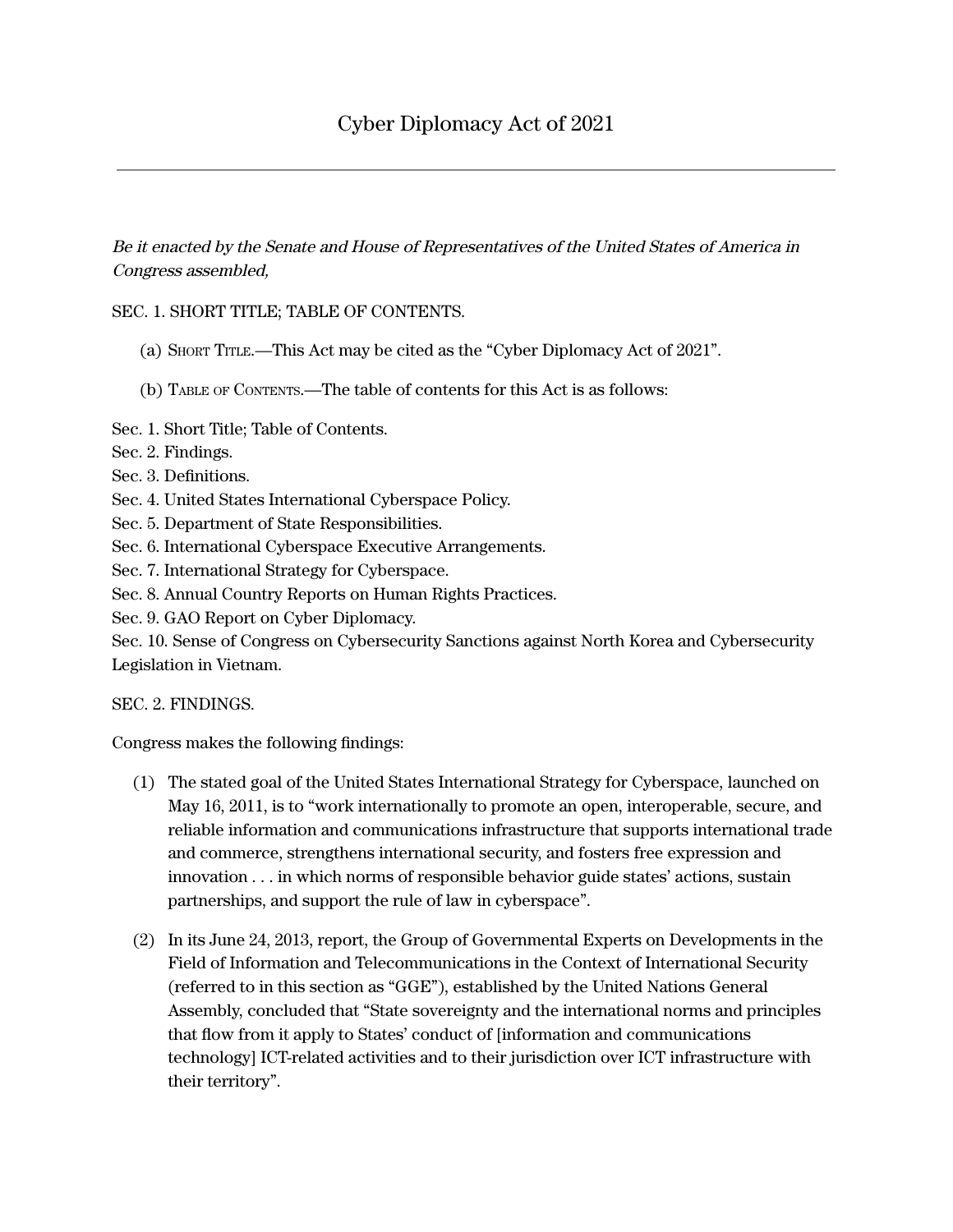- (3) In January 2015, China, Kazakhstan, Kyrgyzstan, Russia, Tajikistan, and Uzbekistan proposed a troubling international code of conduct for information security, which could be used as a pretext for restricting political dissent, and includes ''curbing the dissemination of information that incites terrorism, separatism or extremism or that inflames hatred on ethnic, racial or religious grounds''.
- (4) In its July 22, 2015, consensus report, GGE found that ''norms of responsible State behavior can reduce risks to international peace, security and stability''.
- (5) On September 25, 2015, the United States and China announced a commitment that neither country's government ''will conduct or knowingly support cyber-enabled theft of intellectual property, including trade secrets or other confidential business information, with the intent of providing competitive advantages to companies or commercial sectors".
- (6) At the Antalya Summit on November 15 and 16, 2015, the Group of 20 Leaders' communiqué—
	- (A) Affirmed the applicability of international law to state behavior in cyberspace;
	- (B) Called on states to refrain from cyber-enabled theft of intellectual property for commercial gain; and
	- (C) Endorsed the view that all states should abide by norms of responsible behavior.
- (7) The March 2016 Department of State International Cyberspace Policy Strategy noted that ''the Department of State anticipates a continued increase and expansion of our cyber-focused diplomatic efforts for the foreseeable future''.
- (8) On December 1, 2016, the Commission on Enhancing National Cybersecurity, which was established within the Department of Commerce by Executive Order 13718 (81 Fed. Reg. 7441), recommended that ''the President should appoint an Ambassador for Cybersecurity to lead U.S. engagement with the international community on cybersecurity strategies, standards, and practices''.
- (9) On April 11, 2017, the 2017 Group of 7 Declaration on Responsible States Behavior in Cyberspace—
	- (A)recognized ''the urgent necessity of increased international cooperation to promote se- curity and stability in cyberspace'';
	- (B) expressed commitment to ''promoting a strategic framework for conflict prevention, cooperation and stability in cyberspace, consisting of the recognition of the applicability of existing international law to State behavior in cyberspace, the promotion of voluntary, non-binding norms of responsible State behavior during peacetime, and the development and the implementation of practical cyber confidence building measures (CBMs) between States"; and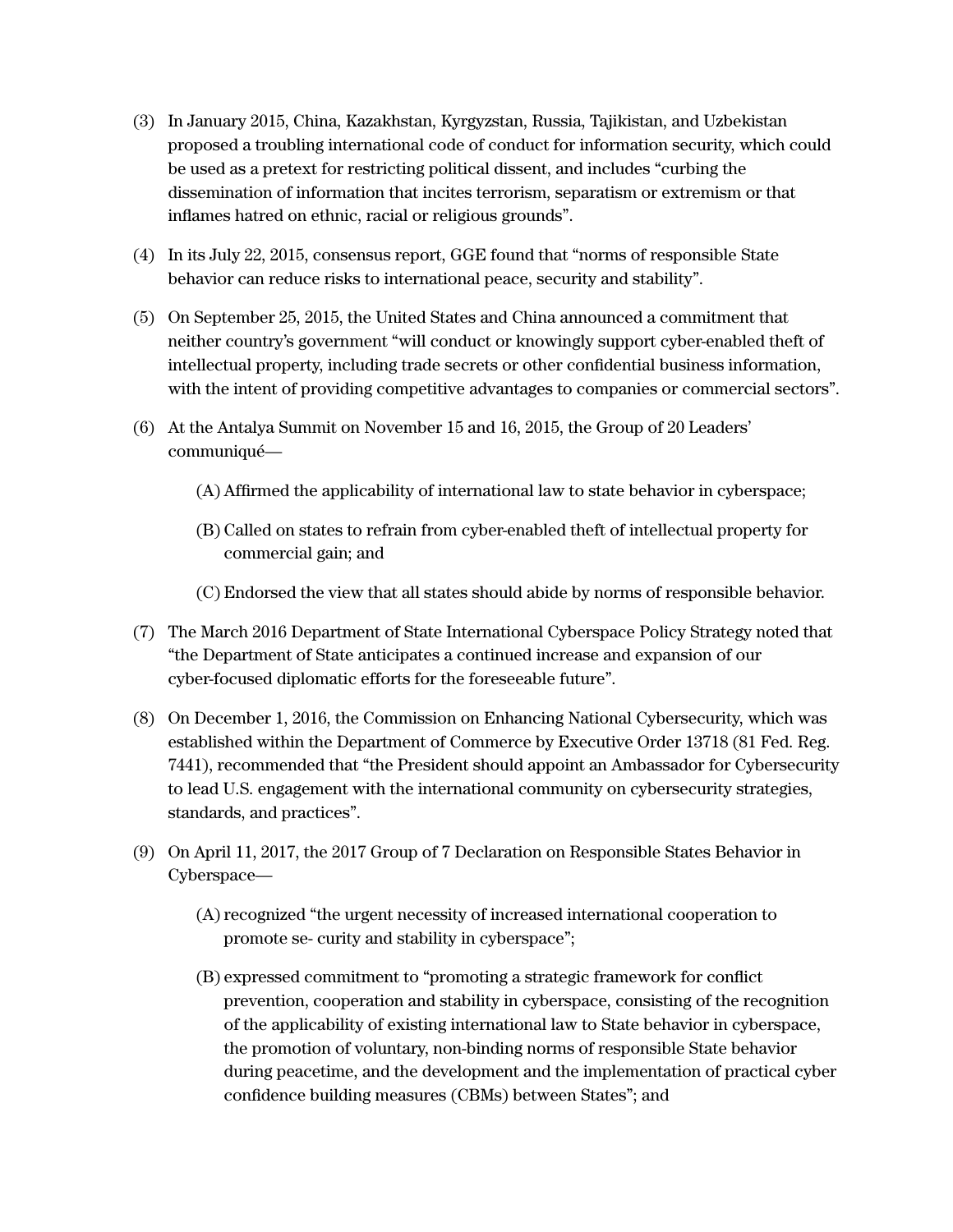- (C)reaffirmed that ''the same rights that people have offline must also be protected online''.
- (10) In testimony before the Select Committee on Intelligence of the Senate on May 11, 2017, Director of National Intelligence Daniel R. Coats identified six cyber threat actors, including—
	- (A) Russia, for "efforts to influence the 2016 U.S. election";
	- (B) China, for ''actively targeting the U.S. Government, its allies, and U.S. companies for cyber espionage'';
	- (C)Iran, for ''leverag[ing] cyber espionage, propaganda, and attacks to support its security priorities, influence events and foreign perceptions, and counter threats'';
	- (D)North Korea, for ''previously conduct[ing] cyber-attacks against U.S. commercial entities—specifically, Sony Pictures Entertainment in 2014'';
	- (E) terrorists, who "use the Internet to organize, recruit, spread propaganda, raise funds, collect intelligence, inspire action by followers, and coordinate operations''; and
	- (F) criminals, who ''are also developing and using sophisticated cyber tools for a variety of purposes including theft, extortion, and facilitation of other criminal activities''.
- (11) On May 11, 2017, President Donald J. Trump issued Executive Order 13800 (82 Fed. Reg. 9 22391), entitled ''Strengthening the Cybersecurity of Federal Networks and Infrastructure'', which—
	- (A) designates the Secretary of State to lead an interagency effort to develop an engagement strategy for international cooperation in cybersecurity; and
	- (B) notes that ''the United States is especially dependent on a globally secure and resilient internet and must work with allies and other partners toward maintaining . . . the policy of the executive branch to promote an open, interoperable, reliable, and secure internet that fosters efficiency, innovation, communication, and economic prosperity, while respecting privacy and guarding against disruption, fraud, and theft''.

### SEC. 3. DEFINITIONS.

### In this Act:

(1) APPROPRIATE CONGRESSIONAL COMMITTEES.—The term ''appropriate congressional committees'' means the Committee on Foreign Relations of the Senate and the Committee on Foreign Affairs of the House of Representatives.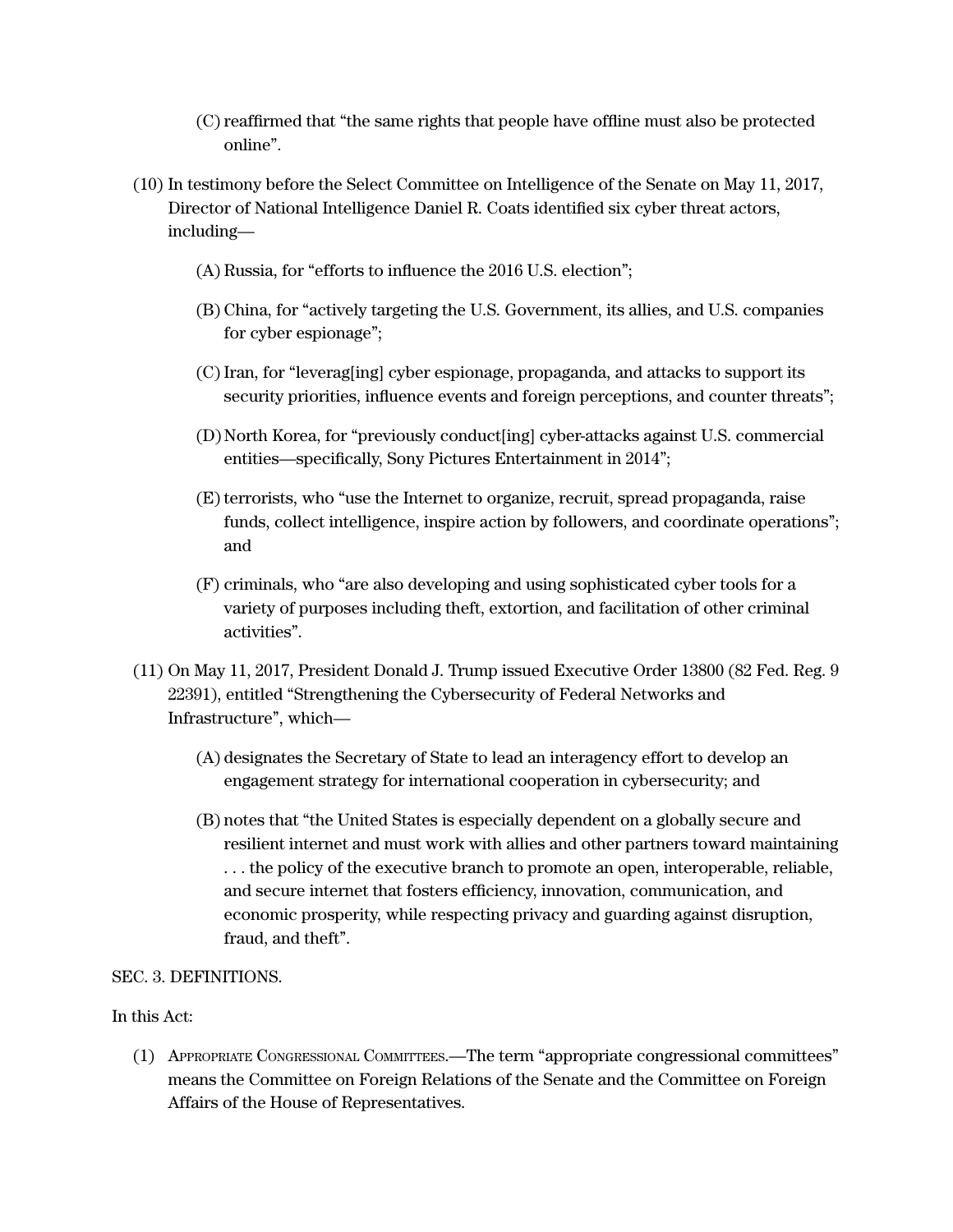- (2) INFORMATION AND COMMUNICATIONS TECHNOLOGY; ICT.—The terms ''information and communications technology'' and ''ICT'' include hardware, software, and other products or services primarily intended to fulfill or enable the function of information processing and communication by electronic means, including transmission and display, including via the Internet.
- (3) EXECUTIVE AGENCY.—The term ''Executive agency'' has the meaning given the term in section 105 of title 5, United States Code.

## SEC. 4. UNITED STATES INTERNATIONAL CYBERSPACE POLICY.

- (a) IN GENERAL.—It is the policy of the United States to work internationally to promote an open, interoperable, reliable, unfettered, and secure Internet governed by the multi-stakeholder model, which—
	- (1) promotes human rights, democracy, and rule of law, including freedom of expression, innovation, communication, and economic prosperity; and
	- (2) respects privacy and guards against deception, fraud, and theft.
- (b) IMPLEMENTATION.—In implementing the policy described in subsection (a), the President, in consultation with outside actors, including private sector companies, nongovernmental organizations, security researchers, and other relevant stakeholders, in the conduct of bilateral and multilateral relations, shall pursue the following objectives:
	- (1) Clarifying the applicability of international laws and norms to the use of ICT.
	- (2) Reducing and limiting the risk of escalation and retaliation in cyberspace, damage to critical infrastructure, and other malicious cyber activity that impairs the use and operation of critical infrastructure that provides services to the public.
	- (3) Cooperating with like-minded democratic countries that share common values and cyberspace policies with the United States, including respect for human rights, democracy, and the rule of law, to advance such values and policies internationally.
	- (4) Encouraging the responsible development of new, innovative technologies and ICT products that strengthen a secure Internet architecture that is accessible to all.
	- (5) Securing and implementing commitments on responsible country behavior in cyberspace based upon accepted norms, including the following:
		- (A) Countries should not conduct, or knowingly support, cyber-enabled theft of intellectual property, including trade secrets or other confidential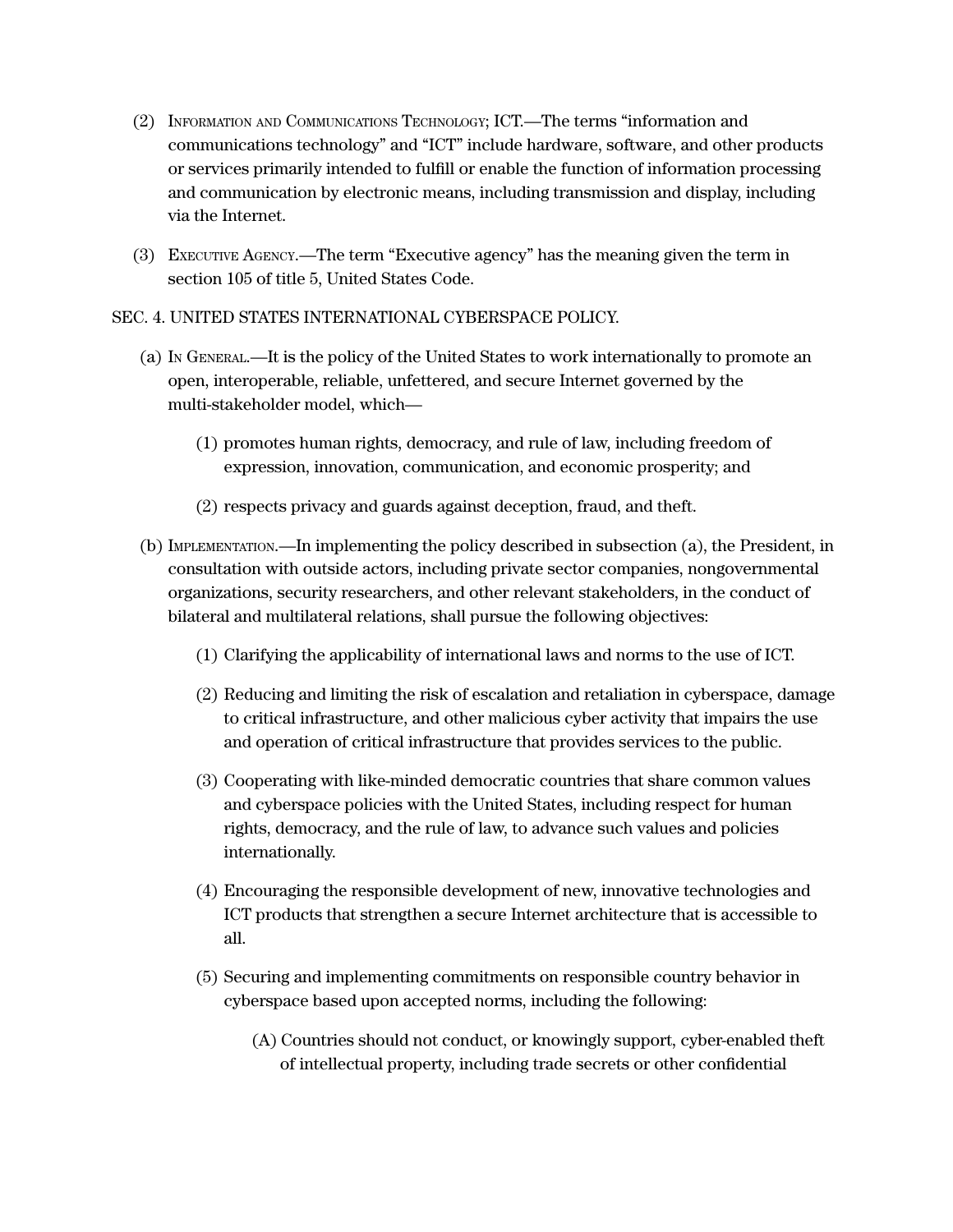business information, with the intent of providing competitive advantages to companies or commercial sectors.

- (B) Countries should take all appropriate and reasonable efforts to keep their territories clear of intentionally wrongful acts using ICTs in violation of international commitments.
- (C) Countries should not conduct or knowingly support ICT activity that, contrary to international law, intentionally damages or otherwise impairs the use and operation of critical infrastructure providing services to the public, and should take appropriate measures to protect their critical infrastructure from ICT threats.
- (D) Countries should not conduct or knowingly support malicious international activity that, contrary to international law, harms the information systems of authorized emergency response teams (also known as ''computer emergency response teams'' or ''cybersecurity incident response teams'') of another country or authorize emergency response teams to engage in malicious international activity.
- (E) Countries should respond to appropriate requests for assistance to mitigate malicious ICT activity emanating from their territory and aimed at the critical infrastructure of another country.
- (F) Countries should not restrict cross-border data flows or require local storage or processing of data.
- (G) Countries should protect the exercise of human rights and fundamental freedoms on the Internet and commit to the principle that the human rights that people have offline should also be protected online.
- (6) Advancing, encouraging, and supporting the development and adoption of internationally recognized technical standards and best practices.

### SEC. 5. DEPARTMENT OF STATE RESPONSIBILITIES.

- (a) I<sup>N</sup> GENERAL.—Section 1 of the State Department Basic Authorities Act of 1956 (22 U.S.C. 2651a) is amended—
	- (1) by redesignating subsection (g) as subsection (h); and
	- (2) by inserting after subsection (f) the following new subsection:
- "(g) BUREAU OF INTERNATIONAL CYBERSPACE POLICY.—
	- "(1) I<sup>N</sup> GENERAL.—There is established, within the Department of State, a Bureau of International Cyberspace Policy (referred to in this subsection as the 'Bureau').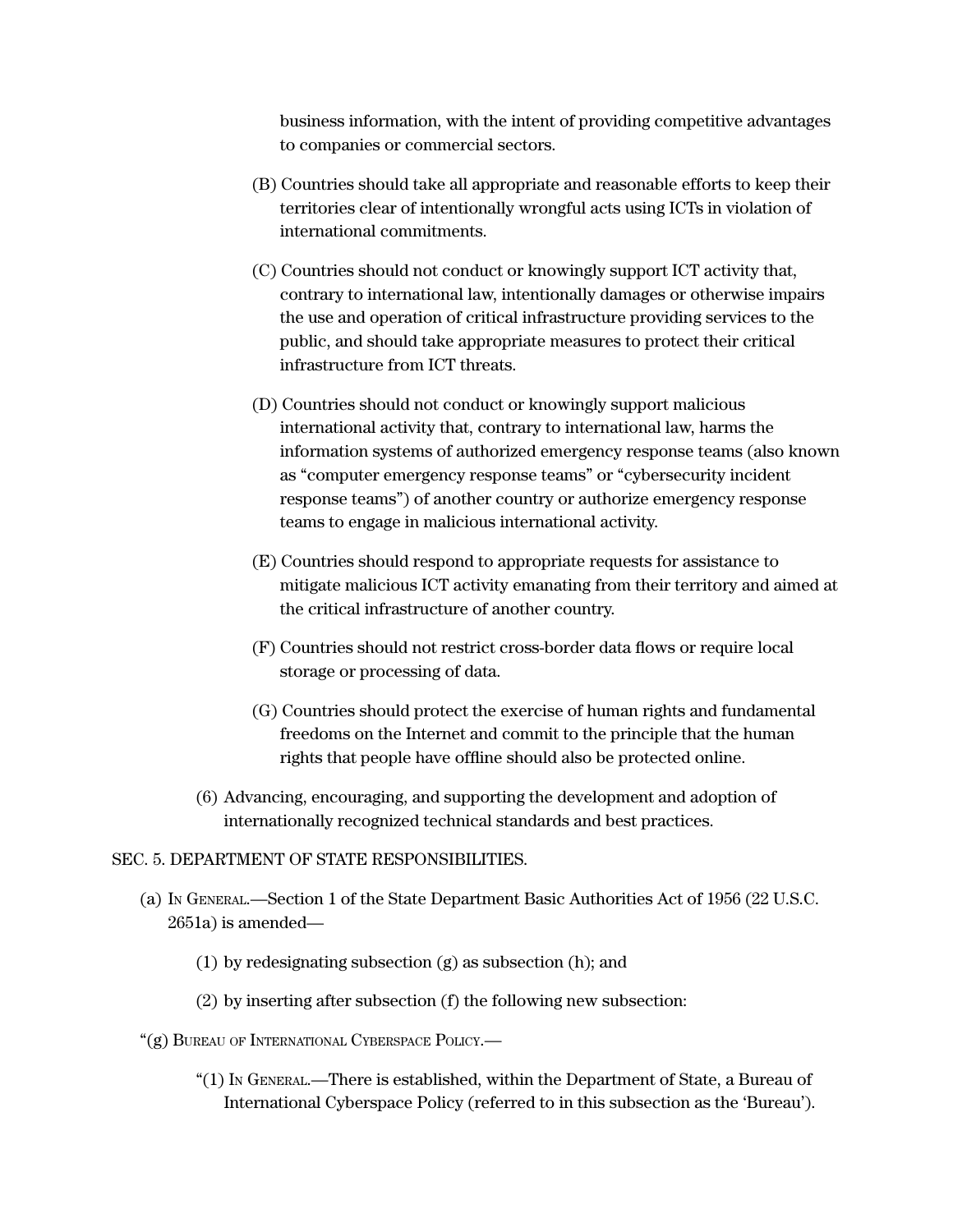The head of the Bureau shall have the rank and status of ambassador and shall be appointed by the President, by and with the advice and consent of the Senate.

" $(2)$  Duties.—

- "(A) IN GENERAL.—The head of the Bureau shall perform such duties and exercise such powers as the Secretary of State shall prescribe, including implementing the policy of the United States described in section 4 of the Cyber Diplomacy Act of 2021.
- "(B) DUTIES DESCRIBED.—The principal duties and responsibilities of the head of the Bureau shall be—
	- "(i) to serve as the principal cyberspace policy official within the senior management of the Department of State and as the advisor to the Secretary of State for cyberspace issues;
	- "(ii) to lead the Department of State's diplomatic cyberspace efforts, including efforts relating to international cybersecurity, Internet access, Internet freedom, digital economy, cybercrime, deterrence and international responses to cyber threats, and other issues that the Secretary assigns to the Bureau;
	- "(iii) to coordinate cyberspace policy and other relevant functions within the Department of State and with other components of the United States Government, including through the Cyberspace Policy Coordinating Committee described in paragraph (6), and by convening other coordinating meetings with appropriate officials from the Department and other components of the United States Government on a regular basis;
	- "(iv) to promote an open, interoperable, reliable, unfettered, and secure information and communications technology infrastructure globally;
	- "(v) to represent the Secretary of State in interagency efforts to develop and advance the policy described in section 4 of the Cyber Diplomacy Act of 2021;
	- "(vi) to act as a liaison to civil society, the private sector, academia, and other public and private entities on relevant international cyberspace issues;
	- "(vii) to lead United States Government efforts to establish a global deterrence framework for malicious cyber activity;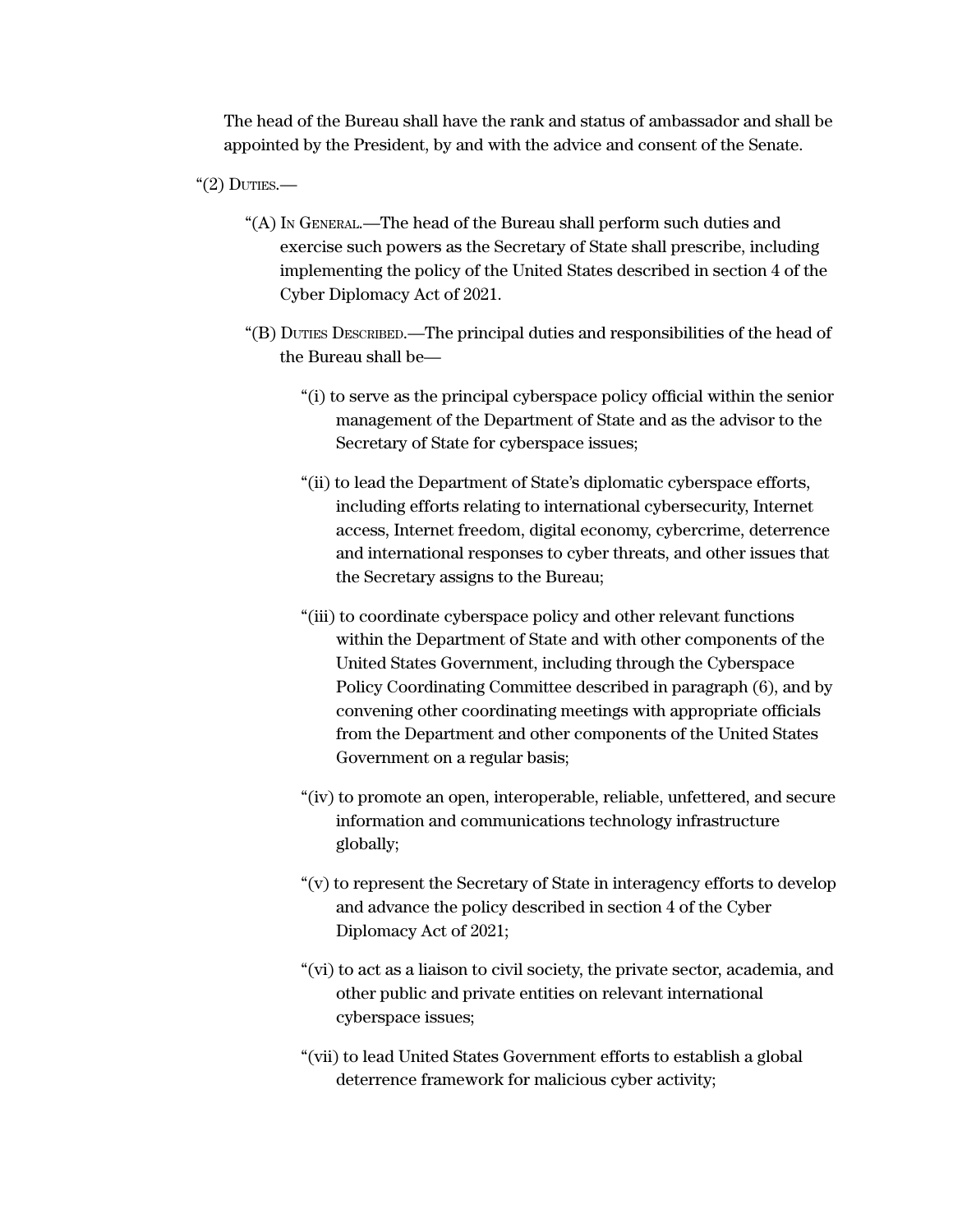- "(viii) to develop and execute adversary-specific strategies to influence adversary decisionmaking through the imposition of costs and deterrence strategies, in coordination with other relevant Executive agencies;
- "(ix) to advise the Secretary and coordinate with foreign governments on external responses to national security-level cyber incidents, including coordination on diplomatic response efforts to support allies threatened by malicious cyber activity, in conjunction with members of the North Atlantic Treaty Organization and other like-minded countries;
- $f(x)$  to promote the adoption of national processes and programs that enable threat detection, prevention, and response to malicious cyber activity emanating from the territory of a foreign country, including as such activity relates to the United States' European allies, as appropriate;
- "(xi) to promote the building of foreign capacity relating to cyberspace policy priorities;
- "(xii) to promote the maintenance of an open and interoperable Internet governed by the multistakeholder model, instead of by centralized government control;
- "(xiii) to promote an international regulatory environment for technology investments and the Internet that benefits United States economic and national security interests;
- "(xiv) to promote cross-border flow of data and combat international initiatives seeking to impose unreasonable requirements on United States businesses;
- "(xv) to promote international policies to protect the integrity of United States and international telecommunications infrastructure from foreign-based, cyber-enabled threats;
- "(xvi) to lead engagement, in coordination with Executive agencies, with foreign governments on relevant international cyberspace and digital economy issues as described in the Cyber Diplomacy Act of 2021;
- "(xvii) to promote international policies to secure radio frequency spectrum for United States businesses and national security needs;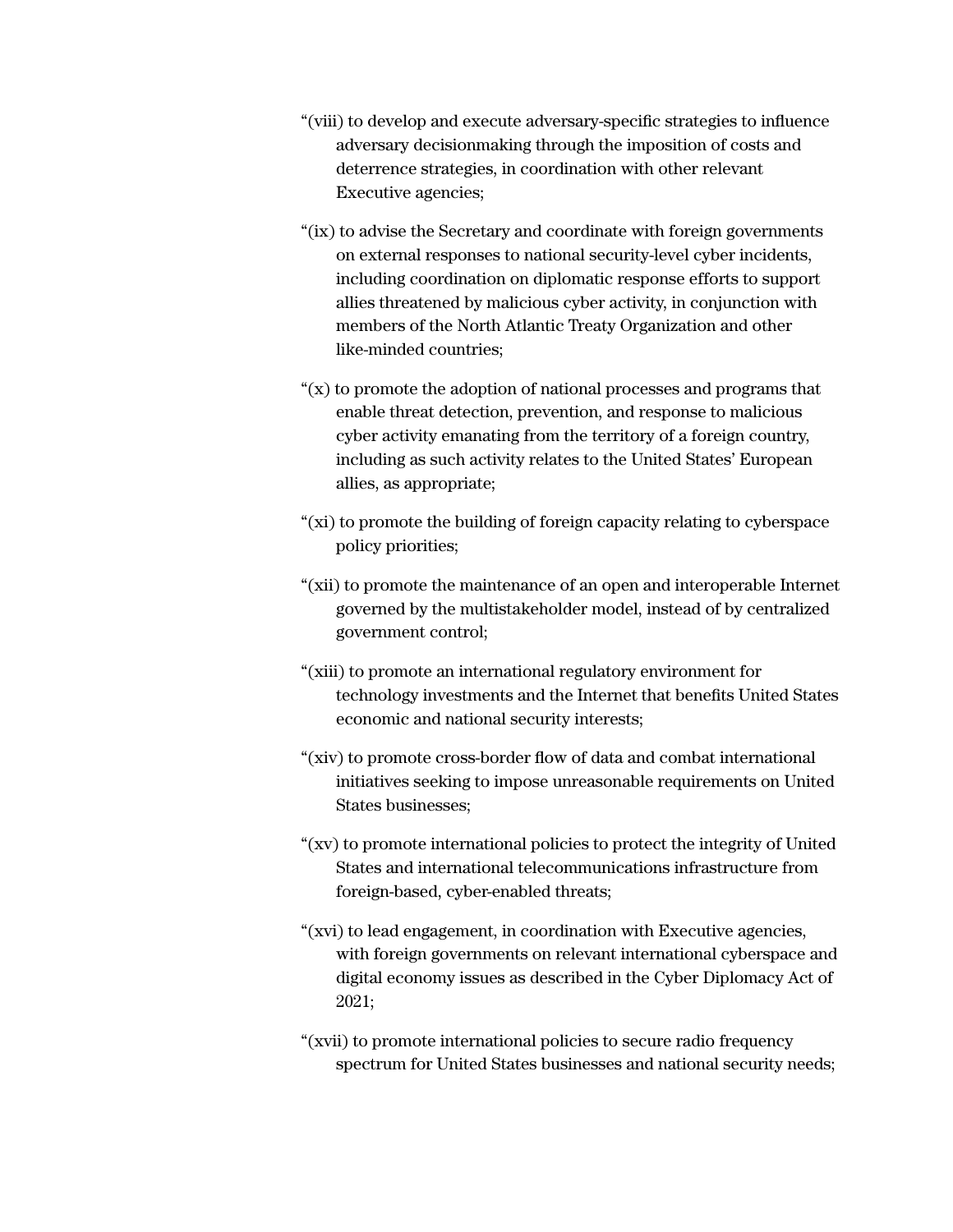- "(xviii) to promote and protect the exercise of human rights, including freedom of speech and religion, through the Internet;
- "(xix) to promote international initiatives to strengthen civilian and private sector resiliency to threats in cyberspace;
- "(xx) to build capacity of United States diplomatic officials to engage on cyberspace issues;
- "(xxi) to encourage the development and adoption by foreign countries of internationally recognized standards, policies, and best practices;
- "(xxii) to consult, as appropriate, with other Executive agencies with related functions vested in such Executive agencies by law; and
- "(xxiii) to conduct such other matters as the Secretary of State may assign.
- "(3) QUALIFICATIONS.—The head of the Bureau should be an individual of demonstrated competency in the fields of—

"(A) cybersecurity and other relevant cyberspace issues; and

- "(B) international diplomacy.
- "(4) ORGANIZATIONAL PLACEMENT.—During the 1-year period beginning on the date of the enactment of the Cyber Diplomacy Act of 2021, the head of the Bureau shall report to the Under Secretary for Political Affairs or to an official holding a higher position in the Department of State than the Under Secretary for Political Affairs. After the conclusion of such period, the head of the Bureau may report to a different Under Secretary or to an official holding a higher position than Under Secretary if, not less than 15 days prior to any change in such reporting structure, the Secretary of State consults with and provides to the Committee on Foreign Relations of the Senate and the Committee on Foreign Affairs of the House of Representatives the following:
	- "(A) A notification that the Secretary has, with respect to the reporting structure of the Bureau, consulted with and solicited feedback from—
		- "(i) other relevant Federal entities with a role in international aspects of cyber policy; and
		- "(ii) the elements of the Department of State with responsibility over aspects of cyber policy, including the elements reporting to—

"(I) the Under Secretary for Political Affairs;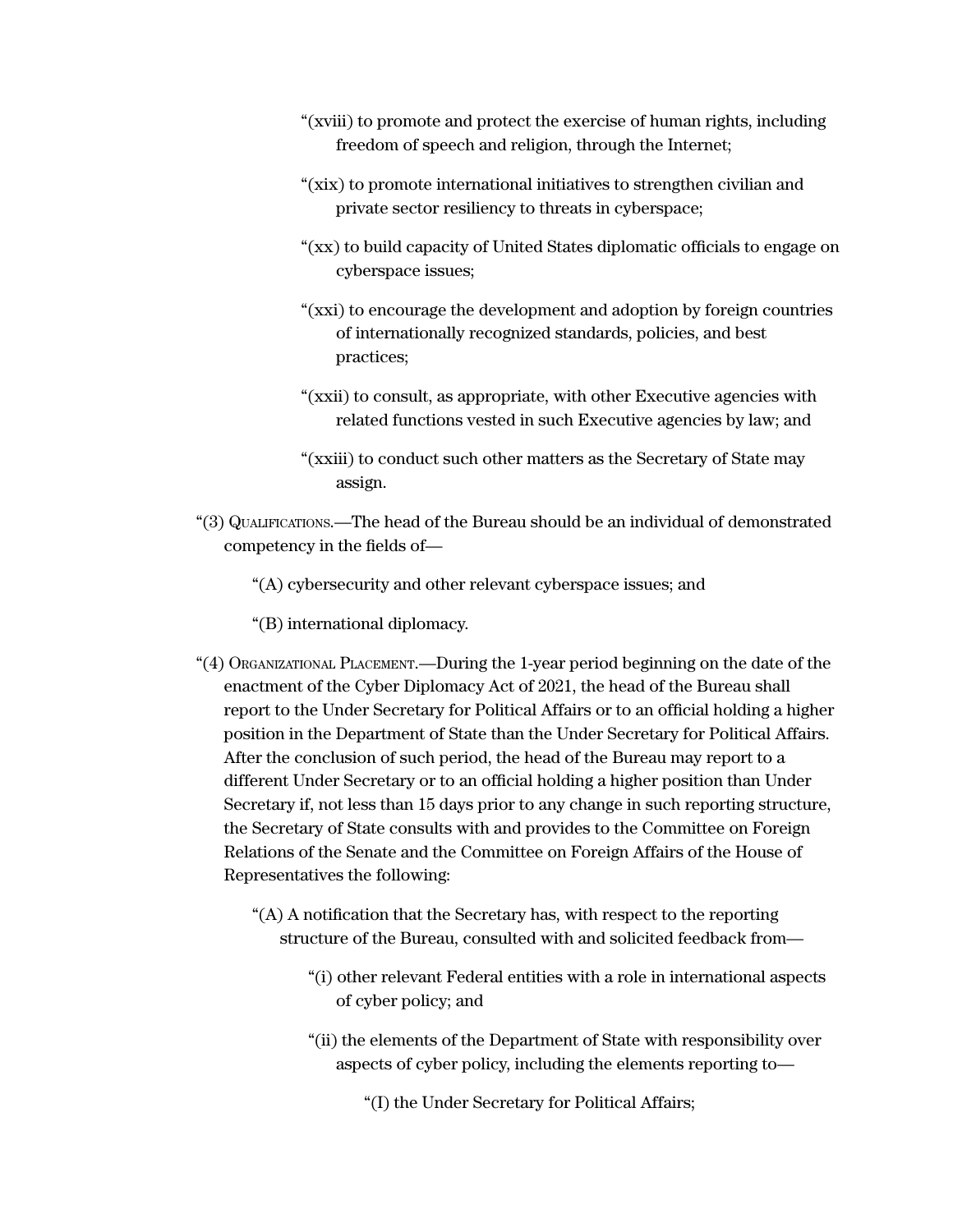- "(II) the Under Secretary for Civilian Security, Democracy, and Human Rights;
- "(III) the Under Secretary for Economic Growth, Energy, and the Environment;
- "(IV) the Under Secretary for Arms Control and International Security Affairs; and
- "(V) the Under Secretary for Management.
- "(B) A description of the new reporting structure for the head of the Bureau, as well as a description of the data and evidence used to justify such new structure.
- "(C) A plan describing how the new reporting structure will better enable the head of the Bureau to carry out the responsibilities specified in paragraph (2), including the security, economic, and human rights aspects of cyber diplomacy.
- "(5) RULE OF CONSTRUCTION.—Nothing in this subsection may be construed to preclude the head of the Bureau from being designated as an Assistant Secretary, if such an Assistant Secretary position does not increase the number of Assistant Secretary positions at the Department above the number authorized under subsection  $(c)(1)$ .

### "(6) COORDINATION.—

- "(A) CYBERSPACE POLICY COORDINATING COMMITTEE.—In conjunction with establishing the Bureau pursuant to this subsection, there is established a senior-level Cyberspace Policy Coordinating Committee to ensure that cyberspace issues receive broad senior level-attention and coordination across the Department of State and provide ongoing oversight of such issues. The Cyberspace Policy Coordinating Committee shall be chaired by the head of the Bureau or an official of the Department of State holding a higher position, and operate on an ongoing basis, meeting not less frequently than quarterly. Committee members shall include appropriate officials at the Assistant Secretary level or higher from—
	- "(i) the Under Secretariat for Political Affairs;
	- "(ii) the Under Secretariat for Civilian Security, Democracy, and Human Rights;
	- "(iii) the Under Secretariat for Economic Growth, Energy and the Environment;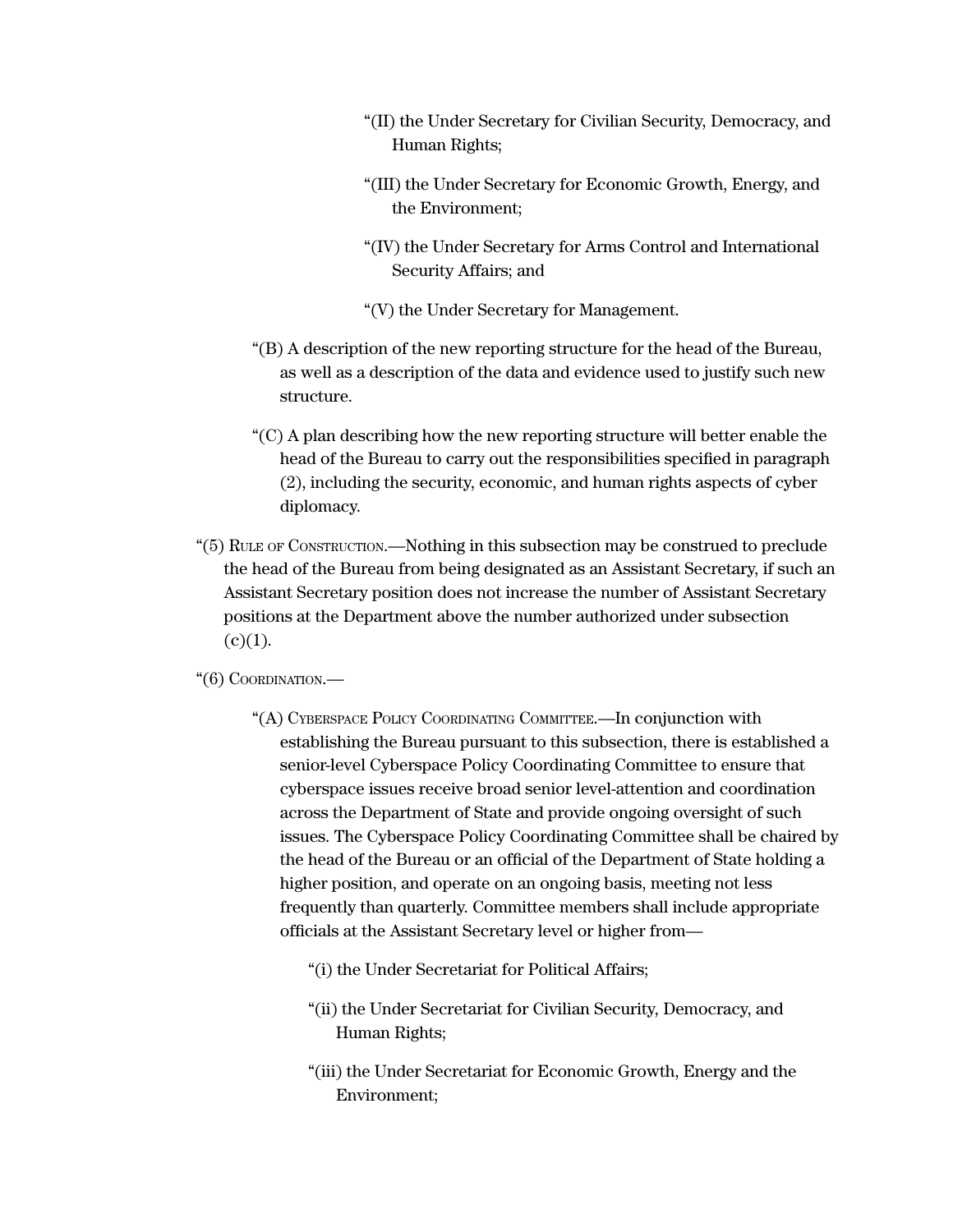- "(iv) the Under Secretariat for Arms Control and International Security;
- "(v) the Under Secretariat for Management; and
- "(vi) other senior level Department participants, as appropriate.
- "(B) OTHER MEETINGS GENERAL.—The head of the Bureau shall convene other coordinating meetings with appropriate officials from the Department of State and other components of the United States Government to ensure regular coordination and collaboration on crosscutting cyber policy issues.
- "(b) SENSE OF CONGRESS.—It is the sense of Congress that the Bureau of International Cyberspace Policy established under section  $1(g)$  of the State Department Basic Authorities Act of 1956, as added by subsection (a), should have a diverse workforce composed of qualified individuals, including such individuals from traditionally underrepresented groups.
- "(c) UNITED NATIONS.—The Permanent Representative of the United States to the United Nations should use the voice, vote, and influence of the United States to oppose any measure that is inconsistent with the policy described in section 4.''.

### SEC. 6. INTERNATIONAL CYBERSPACE EXECUTIVE ARRANGEMENTS.

- (a) IN GENERAL.—The President is encouraged to enter into executive arrangements with foreign governments that support the policy described in section 4.
- (b) TRANSMISSION TO CONGRESS.—Section 112b of title 1, United States Code, is amended—
	- (1) in subsection (a) by striking ''International Relations'' and inserting ''Foreign Affairs'';
	- (2) in subsection (e)(2)(B), by adding at the end the following new clause:
	- "(iii) A bilateral or multilateral cyberspace agreement.'';
	- (3) by redesignating subsection (f) as subsection (g); and
	- (4) by inserting after subsection (e) the following new subsection:
- "(f) With respect to any bilateral or multilateral cyberspace agreement under subsection  $(e)(2)(B)(iii)$  and the information required to be transmitted to Congress under subsection (a), or with respect to any arrangement that seeks to secure commitments on responsible country behavior in cyberspace consistent with section 4(b)(5) of the Cyber Diplomacy Act of 2021, the Secretary of State shall provide an explanation of such arrangement, including—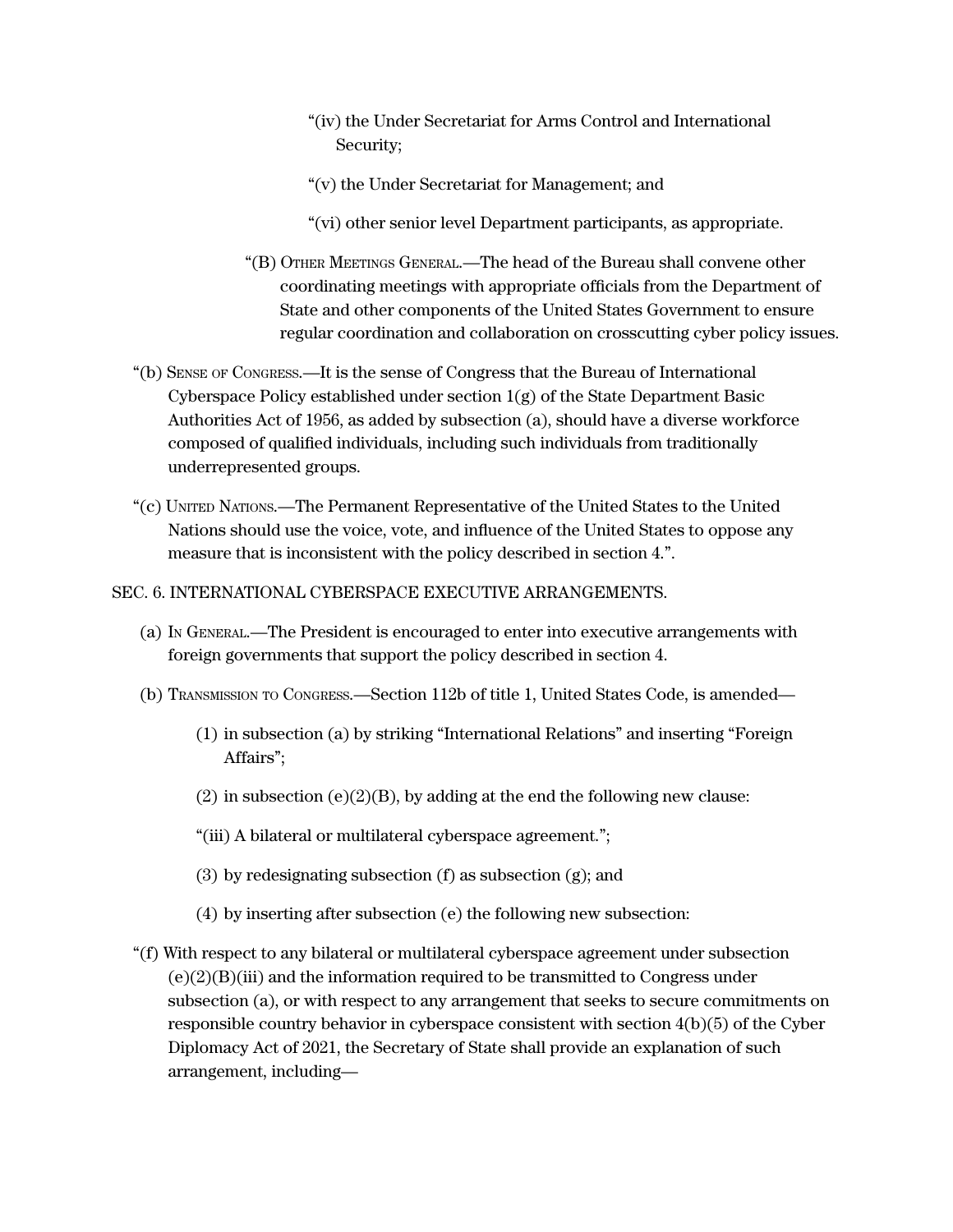- "(1) the purpose of such arrangement;
- "(2) how such arrangement is consistent with the policy described in section 4 of such Act; and
- "(3) how such arrangement will be implemented.''.
- (c) STATUS REPORT.—During the 5-year period immediately following the transmittal to Congress of an agreement described in clause (iii) of section  $112b(e)(2)(B)$  of title 1, United States Code, as added by subsection  $(b)(2)$ , or until such agreement has been discontinued, if discontinued within 5 years, the President shall—
	- (1) notify the appropriate congressional committees if another country fails to adhere to significant commitments contained in such agreement; and
	- (2) describe the steps that the United States has taken or plans to take to ensure that all such commitments are fulfilled.
- (d) EXISTING EXECUTIVE ARRANGEMENTS.—Not later than 180 days after the date of the enactment of this Act, the Secretary of State shall brief the appropriate congressional committees regarding any executive bilateral or multilateral cyberspace arrangement in effect before the date of enactment of this Act, including—
	- (1) the arrangement announced between the United States and Japan on April 25, 2014;
	- (2) the arrangement announced between the United States and the United Kingdom on January 16, 2015;
	- (3) the arrangement announced between the United States and China on September 25, 2015;
	- (4) the arrangement announced between the United States and Korea on October 16, 2015;
	- (5) the arrangement announced between the United States and Australia on January 19, 2016;
	- (6) the arrangement announced between the United States and India on June 7, 2016;
	- (7) the arrangement announced between the United States and Argentina on April 27, 2017;
	- (8) the arrangement announced between the United States and Kenya on June 22, 2017;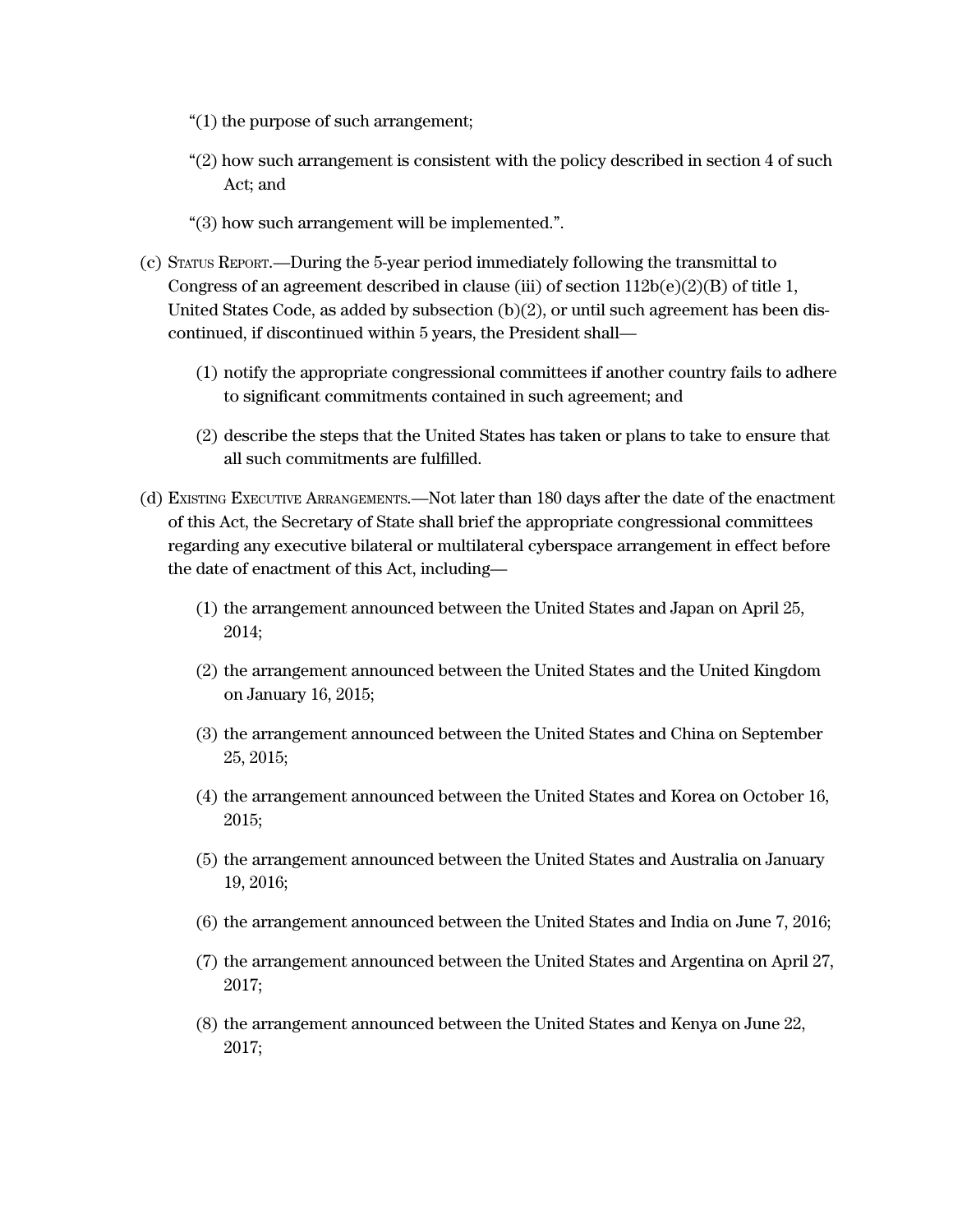- (9) the arrangement announced between the United States and Israel on June 26, 2017;
- (10) the arrangement announced between the United States and France on February 9, 2018;
- (11) the arrangement announced between the United States and Brazil on May 14, 2018; and
- (12) any other similar bilateral or multilateral arrangement announced before such date of enactment.
- SEC. 7. INTERNATIONAL STRATEGY FOR CYBERSPACE.
	- (a) STRATEGY REQUIRED.—Not later than one year after the date of the enactment of this Act, the President, acting through the Secretary of State, and in coordination with the heads of other relevant Federal departments and agencies, shall develop a strategy relating to United States engagement with foreign governments on international norms with respect to responsible state behavior in cyberspace.
	- (b) ELEMENTS.—The strategy required under subsection (a) shall include the following:
		- (1) A review of actions and activities undertaken to support the policy described in section 4.
		- (2) A plan of action to guide the diplomacy of the Department of State with regard to foreign countries, including—
			- (A) conducting bilateral and multilateral activities to—
				- (i) develop norms of responsible country behavior in cyberspace consistent with the objectives specified in section 4(b)(5); and
				- (ii) share best practices and advance proposals to strengthen civilian and private sector resiliency to threats and access to opportunities in cyberspace; and
			- (B) reviewing the status of existing efforts in relevant multilateral fora, as appropriate, to obtain commitments on international norms in cyberspace.
		- (3) A review of alternative concepts with regard to international norms in cyberspace offered by foreign countries.
		- (4) A detailed description of new and evolving threats in cyberspace from foreign adversaries, state-sponsored actors, and private actors to—
			- (A) United States national security;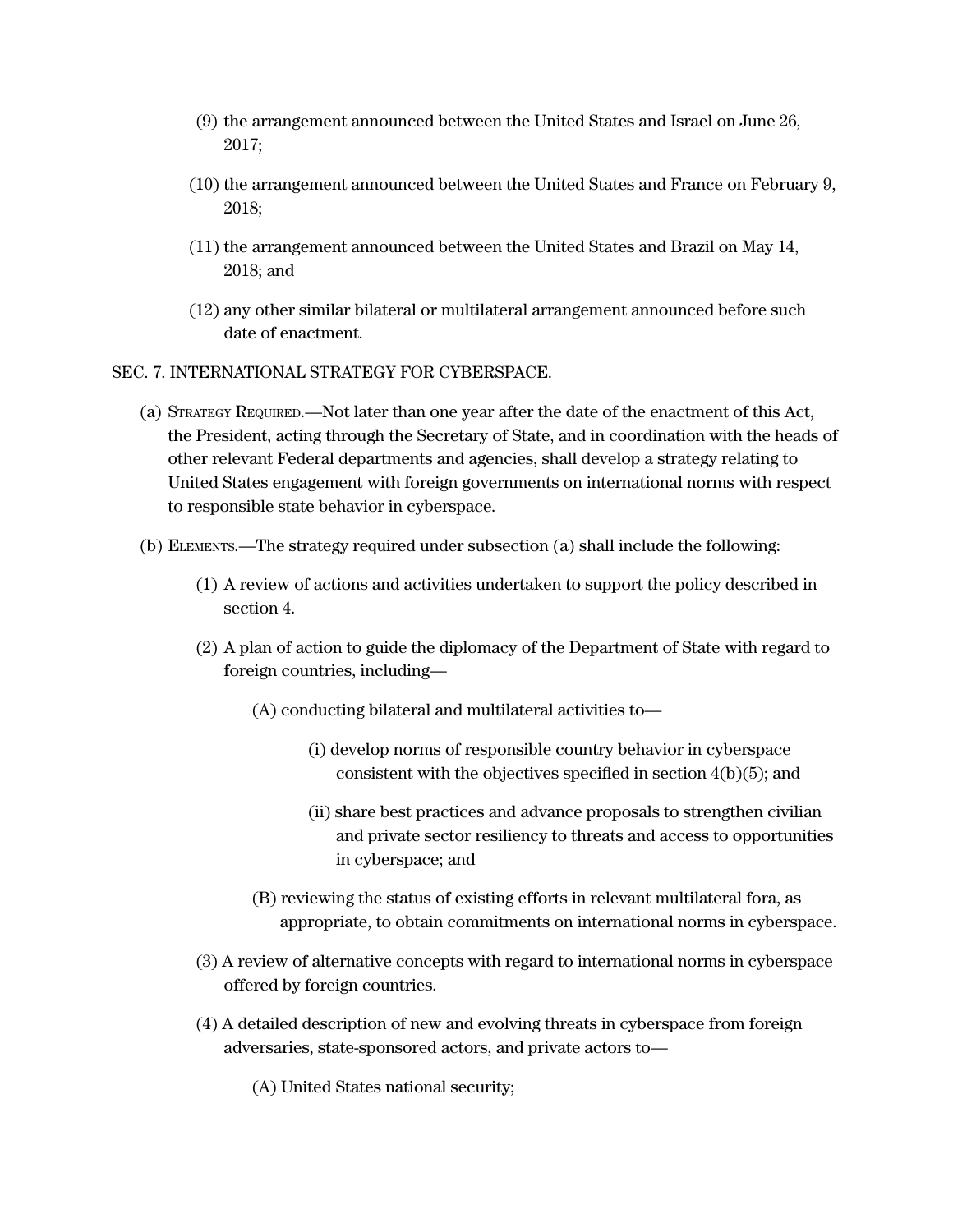- (B) Federal and private sector cyberspace infrastructure of the United States;
- (C) intellectual property in the United States; and
- (D) the privacy and security of citizens of the United States.
- (5) A review of policy tools available to the President to deter and de-escalate tensions with foreign countries, state-sponsored actors, and private actors regarding threats in cyberspace, the degree to which such tools have been used, and whether such tools have been effective deterrents.
- (6) A review of resources required to conduct activities to build responsible norms of international cyber behavior.
- (7) A plan of action, developed in consultation with relevant Federal departments and agencies as the President may direct, to guide the diplomacy of the Department of State with regard to inclusion of cyber issues in mutual defense agreements.

(c) FORM OF STRATEGY.—

- (1) PUBLIC AVAILABILITY.—The strategy required under subsection (a) shall be available to the public in unclassified form, including through publication in the Federal Register.
- (2) CLASSIFIED ANNEX.—The strategy required under subsection (a) may include a classified annex, consistent with United States national security interests, if the Secretary of State determines that such annex is appropriate.
- (d) BRIEFING.—Not later than 30 days after the completion of the strategy required under subsection (a), the Secretary of State shall brief the appropriate congressional committees on the strategy, including any material contained in a classified annex.
- (e) UPDATES.—The strategy required under subsection (a) shall be updated—
	- (1) not later than 90 days after any material change to United States policy described in such strategy; and
	- (2) not later than one year after the inauguration of each new President.

#### SEC. 8. ANNUAL COUNTRY REPORTS ON HUMAN RIGHTS PRACTICES.

The Foreign Assistance Act of 1961 is amended—

(1) in section 116 (22 U.S.C. 2151n), by adding at the end the following new subsection: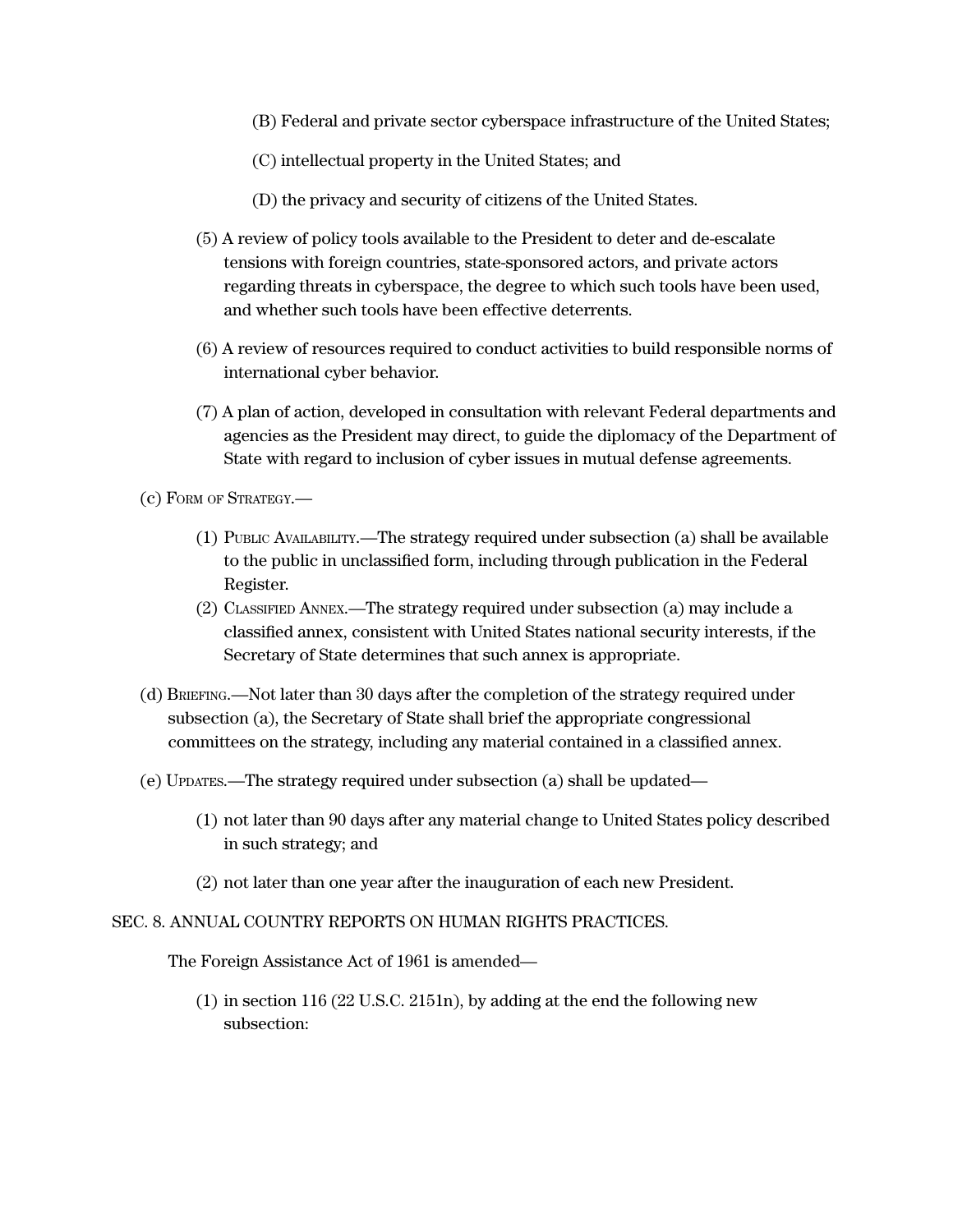- " $(h)(1)$  The report required under subsection  $(d)$  shall include an assessment of freedom of expression with respect to electronic information in each foreign country, which information shall include the following:
	- "(A) An assessment of the extent to which government authorities in the country inappropriately attempt to filter, censor, or otherwise block or remove nonviolent expression of political or religious opinion or belief through the Internet, including electronic mail, and a description of the means by which such authorities attempt to inappropriately block or remove such expression.
	- "(B) An assessment of the extent to which government authorities in the country have persecuted or otherwise punished, arbitrarily and without due process, an individual or group for the nonviolent expression of political, religious, or ideological opinion or belief through the Internet, including electronic mail.
	- "(C) An assessment of the extent to which government authorities in the country have sought, inappropriately and with malicious intent, to collect, request, obtain, or disclose without due process personally identifiable information of a person in connection with that person's nonviolent expression of political, religious, or ideological opinion or belief, including expression that would be protected by the International Covenant on Civil and Political Rights, adopted at New York December 16, 1966, and entered into force March 23, 1976, as interpreted by the United States.
	- "(D) An assessment of the extent to which wire communications and electronic communications are monitored without due process and in contravention to United States policy with respect to the principles of privacy, human rights, democracy, and rule of law.
- "(2) In compiling data and making assessments under paragraph (1), United States diplomatic personnel should consult with relevant entities, including human rights organizations, the private sector, the governments of like-minded countries, technology and Internet companies, and other appropriate nongovernmental organizations or entities.
- "(3) In this subsection—
	- ''(A) the term 'electronic communication' has the meaning given the term in section 2510 of title 18, United States Code;
	- "(B) the term 'Internet' has the meaning given the term in section  $231(e)(3)$  of the Communications Act of  $1934$  (47 U.S.C.  $231(e)(3)$ );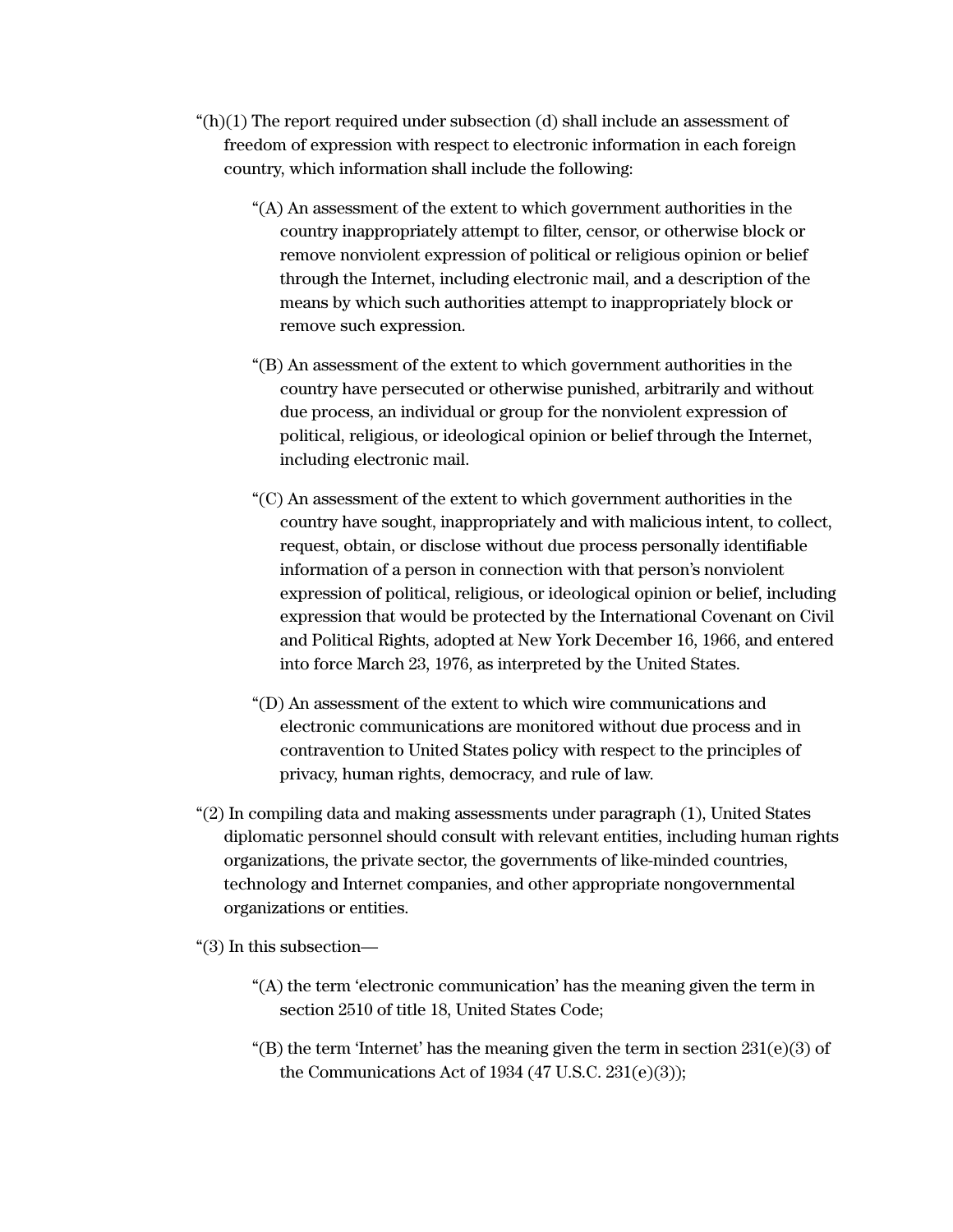- "(C) the term 'personally identifiable information' means data in a form that identifies a particular person; and
- "(D) the term 'wire communication' has the meaning given the term in section 2510 of title 18, United States Code.''; and
- (2) In section 502B (22 U.S.C. 2304)—
	- (A) by redesignating the second subsection (i) (relating to child marriage) as subjection (j); and
	- (B) by adding at the end the following new subsection:
- " $(k)(1)$  The report required under subsection (b) shall include an assessment of freedom of expression with respect to electronic information in each foreign country, which information shall include the following:
	- "(A) An assessment of the extent to which government authorities in the country inappropriately attempt to filter, censor, or otherwise block or remove nonviolent expression of political or religious opinion or belief through the Internet, including electronic mail, and a description of the means by which such authorities attempt to inappropriately block or remove such expression."
	- "(B) An assessment of the extent to which government authorities in the country have persecuted or otherwise punished, arbitrarily and without due process, an individual or group for the nonviolent expression of political, religious, or ideological opinion or belief through the Internet, including electronic mail.
	- "(C) An assessment of the extent to which government authorities in the country have sought, inappropriately and with malicious intent, to collect, request, obtain, or disclose without due process personally identifiable information of a person in connection with that person's nonviolent expression of political, religious, or ideological opinion or belief, including expression that would be protected by the International Covenant on Civil and Political Rights, adopted at New York December 16, 1966, and entered into force March 23, 1976, as interpreted by the United States.
	- "(D) An assessment of the extent to which wire communications and electronic communications are monitored without due process and in contravention to United States policy with respect to the principles of privacy, human rights, democracy, and rule of law.
- "(2) In compiling data and making assessments under paragraph (1), United States diplomatic personnel should consult with relevant entities, including human rights organizations, the private sector, the governments of like-minded countries,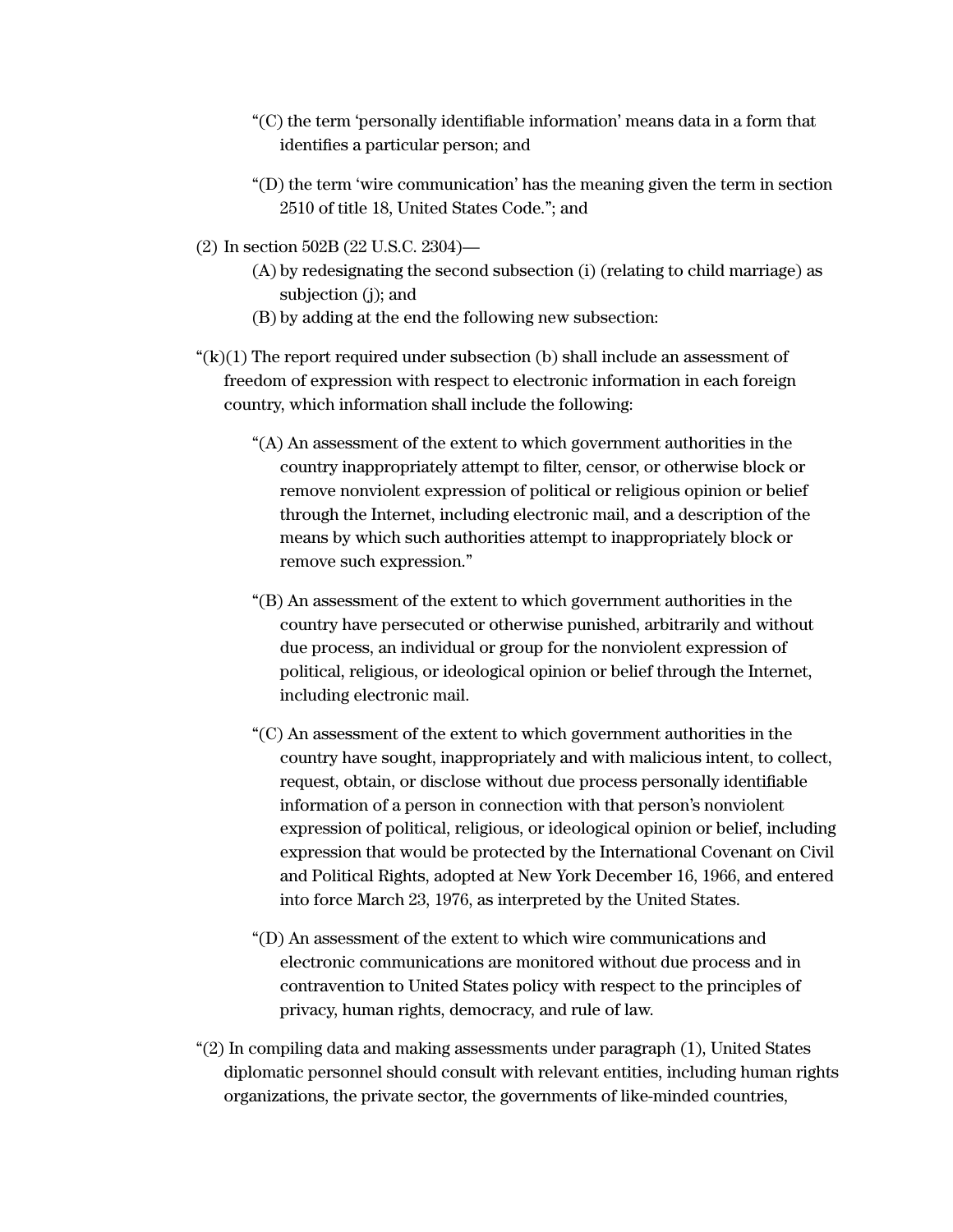technology and Internet companies, and other appropriate nongovernmental organizations or entities.

- "(3) In this subsection—
	- "(A) the term 'electronic communication' has the meaning given the term in section 2510 of title 18, United States Code;
	- "(B) the term 'Internet' has the meaning given the term in section  $231(e)(3)$  of the Communications Act of  $1934$  (47 U.S.C.  $231(e)(3)$ );
	- "(C) the term 'personally identifiable information' means data in a form that identifies a particular person; and
	- "(D) the term 'wire communication' has the meaning given the term in section 2510 of title 18, United States Code.''.

## SEC. 9. GAO REPORT ON CYBER DIPLOMACY.

Not later than one year after the date of the enactment of this Act, the Comptroller General of the United States shall submit a report and provide a briefing to the appropriate congressional committees that includes—

- (1) an assessment of the extent to which United States diplomatic processes and other efforts with foreign countries, including through multilateral fora, bilateral engagements, and negotiated cyberspace agreements, advance the full range of United States interests in cyberspace, including the policy described in section 4;
- (2) an assessment of the Department of State's organizational structure and approach to managing its diplomatic efforts to advance the full range of United States interests in cyberspace, including a review of—
	- (A) the establishment of a Bureau in the Department of State to lead the Department's international cyber mission;
	- (B) the current or proposed diplomatic mission, structure, staffing, funding, and activities of the Bureau;
	- (C) how the establishment of the Bureau has impacted or is likely to impact the structure and organization of the Department; and
	- (D)what challenges, if any, the Department has faced or will face in establishing such Bureau; and
- (3) any other matters determined relevant by the Comptroller General.